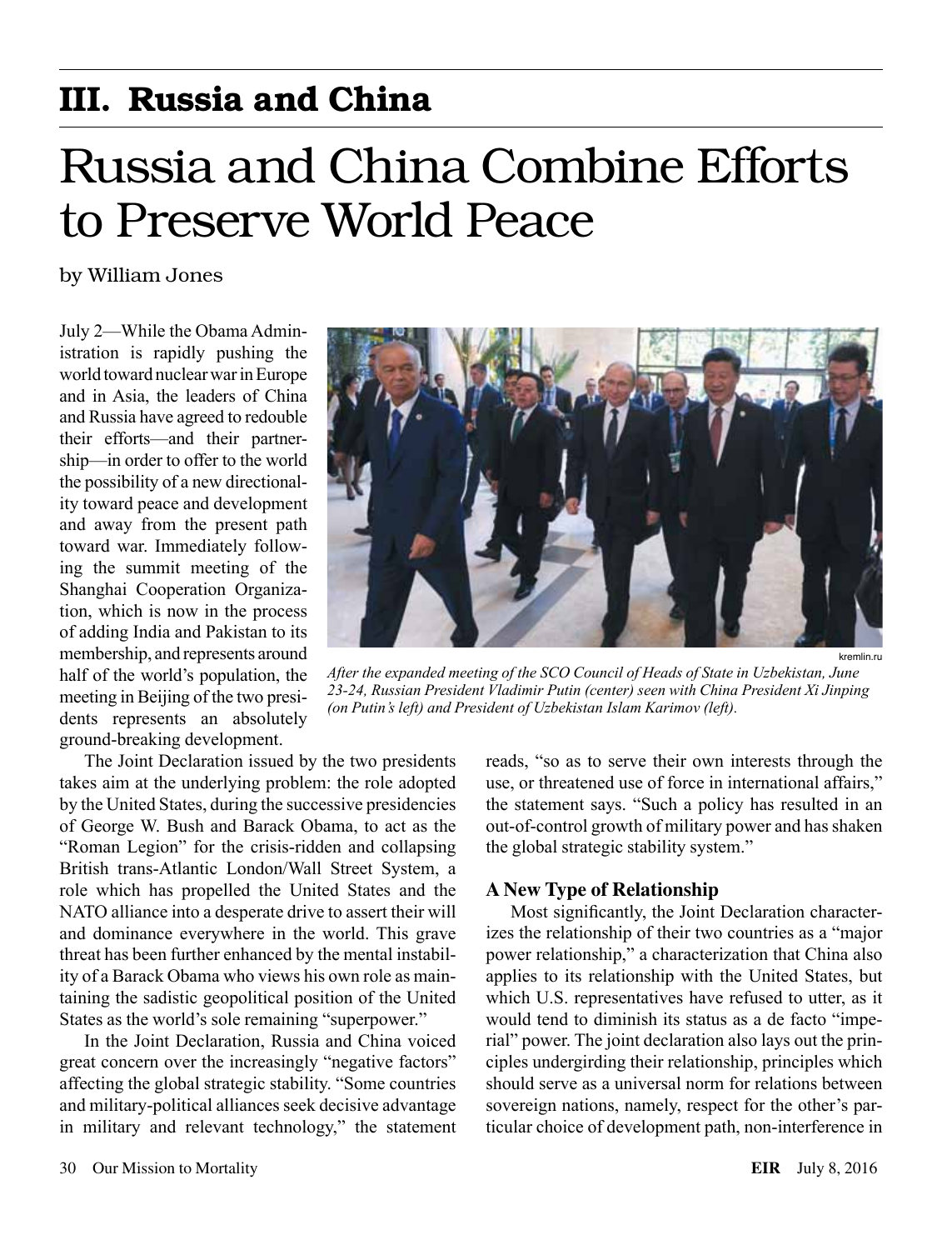

U.S. Department of Defense *The Aegis Ballistic Missile Defense system, an integrated naval weapons system targeting Russia, shown firing a test missile.*



Missile Defense Agency *A launch of the THAAD missile defense system in the Asia-Pacific, targeting China.*

the internal relations of the other, mutual support in the core questions of sovereignty, defense, development, the principle of win-win all-sided cooperation, and a rejection of confrontation.

"The signing of this agreement and its practical realization will have an important international dimension," the statement says, "demonstrating to the entire world a successful example of the establishment of harmonic, constructive, equal, trustworthy, and mutually beneficial relations between major powers. The agreement between Russian and Chinese strategic foreign policy established on the basis of this cooperation will become a major factor in international life, permitting the formation of a just and rational multipolar world." In the declaration, the two sides also commit themselves to bringing this new model of international relations to the United Nations. "Russia and China base themselves on the fact that the world architecture is experiencing a rapid evolutionary transformation in connection with the ongoing redistribution of forces on the world stage."

#### **Combating Interventionism**

"The two parties support the idea of taking a resolution to the UN General Assembly condemning intervention and interference in a country's internal affairs, opposing regime change in any country through unlawful intervention from the outside, and even through the extraterritorial use of the laws of one country in violation of international law." The two sides also condemned the imposition of unilateral sanctions without the backing of a UN mandate.

The Declaration also underlines the growing importance of multilateral institutions such as BRICS and the SCO in the formulation of the norms and procedures in the international arena. The two sides reiterated their unity as victorious allies during the war against fascism and as permanent members of the UN Security Council in upholding the rule of law as this has been defined by the United Nations after the defeat of fascism. The document also throws down the gauntlet to the unilateral interventionism of the United States and Britain during the last few decades which has caused so much chaos in the world. "Some countries and military-political alliances seek decisive advantage in military and relevant technology, so as to serve their own interests through the use, or threat of the use, of force in international affairs. Such a policy has resulted in an out-of-control growth of military power and has shaken the global strategic stability system," the Declaration says.

The Declaration condemns the deployment of missile defense systems, characterizing these as totally destabilizing, particularly the Aegis systems targeting Russia and the THAAD systems in the Asia-Pacific, targeting China. It also condemns the Prompt Global Strike system. "The long distance precision attack weapons developed by some countries, such as the global system for instant attack, may seriously damage the strategic balance and trigger a new round of the arms race," the statement read.